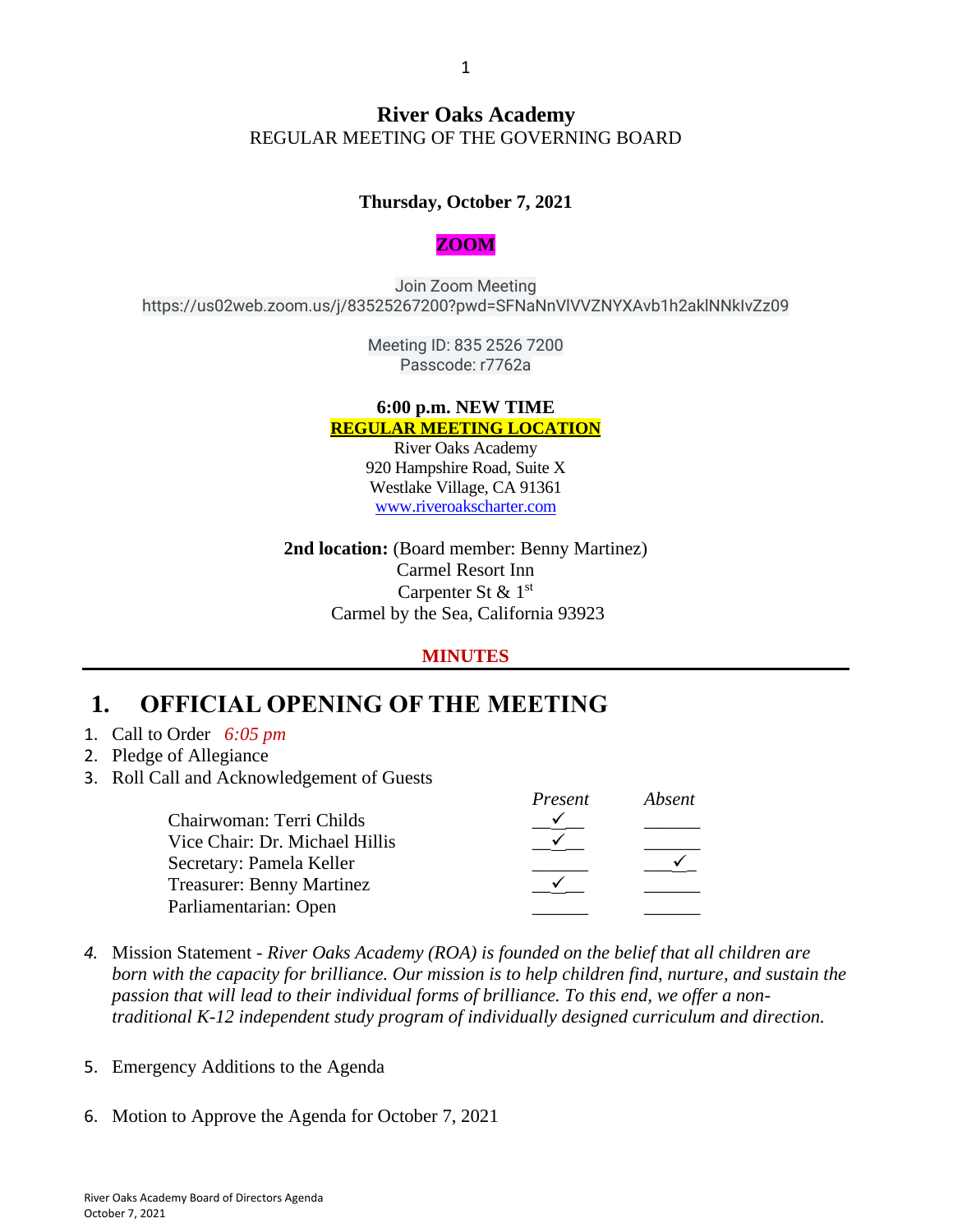*Motion to: Dr. Hillis / Benny Made by: Dr. Hillis / Benny Motion is: Carried 3-0-0; with Terri, Benny, and Dr. Hillis in favor*

## **2. ORGANIZATIONAL**

None

# **3. PUBLIC COMMENTS**

*Citizens who would like to address the Board on any item on the Agenda may do so now or when the President requests comments from the Public as the Board is considering the item. This portion of the Annual Board meeting is set aside for members of the audience to make comments or raise issues that are not specifically on the agenda. These presentations, both during open and agendized topics, are limited to three (3) minutes per presentation and the total time allotted to non-agenda items will not exceed fifteen (15) minutes.*

# **4. INFORMATION AND DISCUSSION ITEMS**

*These items are presented to the Board for information only and are not subject to action at this meeting. These items may be added to a future meeting for action by the Board.*

- 1. Budget Committee Informational (10 min)
- 2. Parent Advisory Council (PAC) Informational (10 min) *Report by Theresa Le*
- 3. Teacher's Report Informational (10 min) *Report available in Board Mtg. binder*
- 4. Oxnard Resource Center Report—Informational (10 min) *Report available in Board Mtg. binder*
- 5. Student/Parent Report Informational (10 min)
- 6. Career Pathways Report Informational (10 min) *Report available in Board Mtg. binder*
- 7. High School Guidance Counselor Report—Informational (10 min) *Report by Richard Intlekofer*

## **5. REPORTS**

- 1. Chairman's Report
- 2. Individual Board Member Report
- 3. Director's Report
- 4. Director's Report on Local Indicators for California DashBoard
- 5. BSA Report
- 6. VCOE Report

# **6. CONSENT AGENDA ITEMS**

*Actions proposed for the Consent Agenda are items consistent with adopted policies and approved practices of River Oaks Academy and are deemed routine in nature. The Board will be asked to approve all of the Consent Agenda items by a single vote unless any member of the Board or the Public asks that an item be removed from the Consent Agenda and considered and discussed separately.*

1. Consideration to approve the Minutes for the September 2, 2021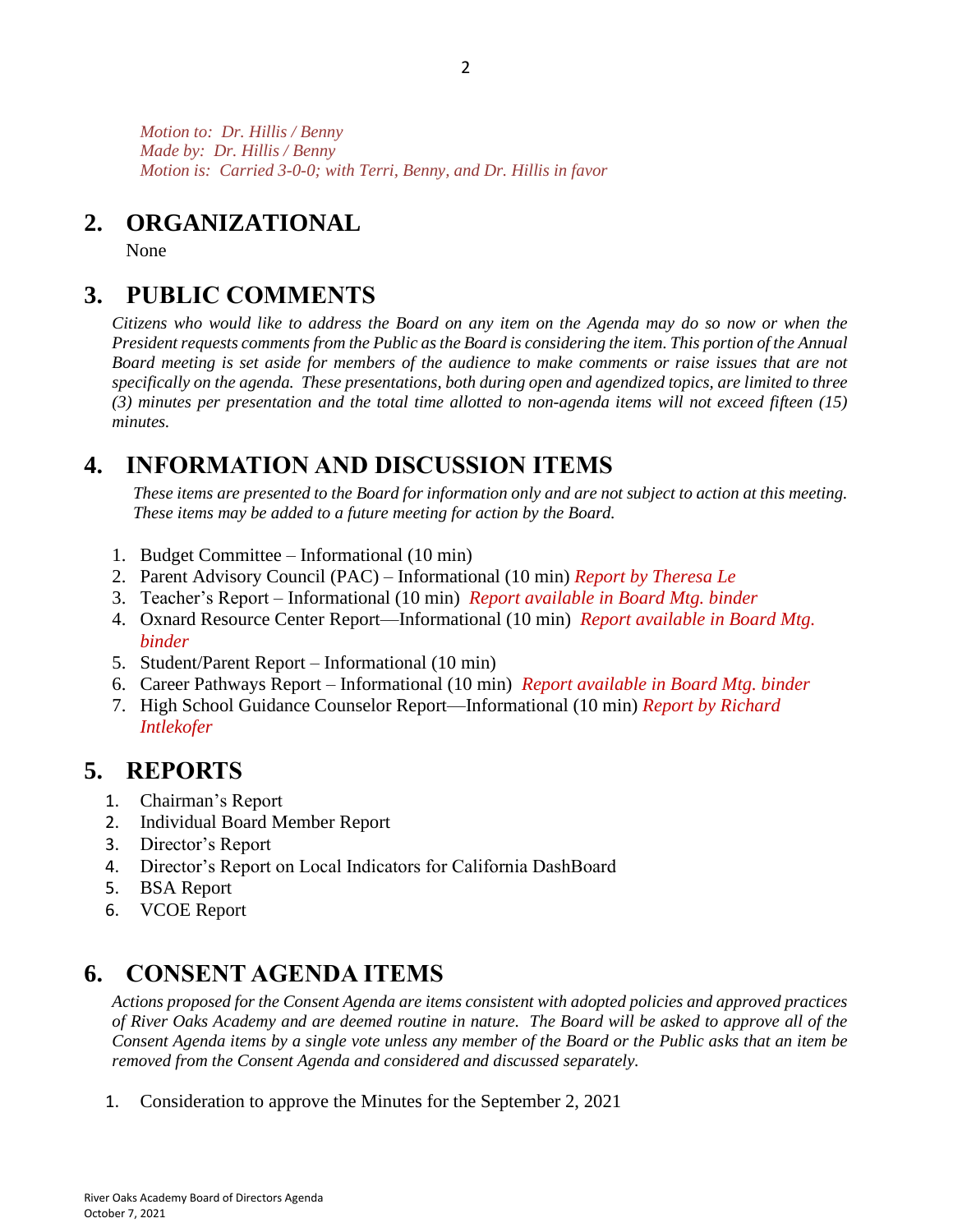Board Meeting.

- 2. Consideration to approve the ROA Financial Statement
- 3. Consideration to approve the ROA Board Report of Purchase Orders
- 4. Consideration to approve the ROA Board Report of Commercial Checks

*Public Comments: None Motion to: Approve Made by: Dr. Hillis / Benny Motion is: Carried 3-0-0; with Terri, Benny, and Dr. Hillis in favor*

## **7. ACTION ITEMS**

1. Review, Discussion, and Approval of Addendum B to the ROA Bylaws. Board Members new positions for the 2021-2022 school year and an updated list of Board Members.

a) As per the board discussion at the September 2, 2021 Board meeting, the Board's new positions were established for the 2021-2022 school year.

*Public Comments: None Motion to: Approve Made by: Benny / Dr. Hillis Motion is: Carried 3-0-0; with Terri, Benny, and Dr. Hillis in favor*

2. Review, Discussion, and Approval of Vice-Chair Jennifer Daugherty's resignation of her Board Position #2 as per her resignation email, dated September 1, 2021.

*Public Comments: None Motion to: Approve Made by: Benny / Dr. Hillis Motion is: Carried 3-0-0; with Terri, Benny, and Dr. Hillis in favor*

- 3. Review, Discussion, and Approval of Mrs. Carrie Van Acker, who was nominated by ROA parents for Board Position #2, which is a parent nominated and board approved position per the ROA Bylaws.
	- a) Board Position #2 is a parent nominated position that needs to be Board approved. This position has been recently vacated. See Action Item # 2.

*Public Comments: None Motion to: Approve Made by: Dr. Hillis / Benny Motion is: Carried 3-0-0; with Terri, Benny, and Dr. Hillis in favor*

4. Review, Discussion, and Approval to renew our subscription to Mango Languages for 10/1/2021-9/30/2022; not to exceed: \$1,653.75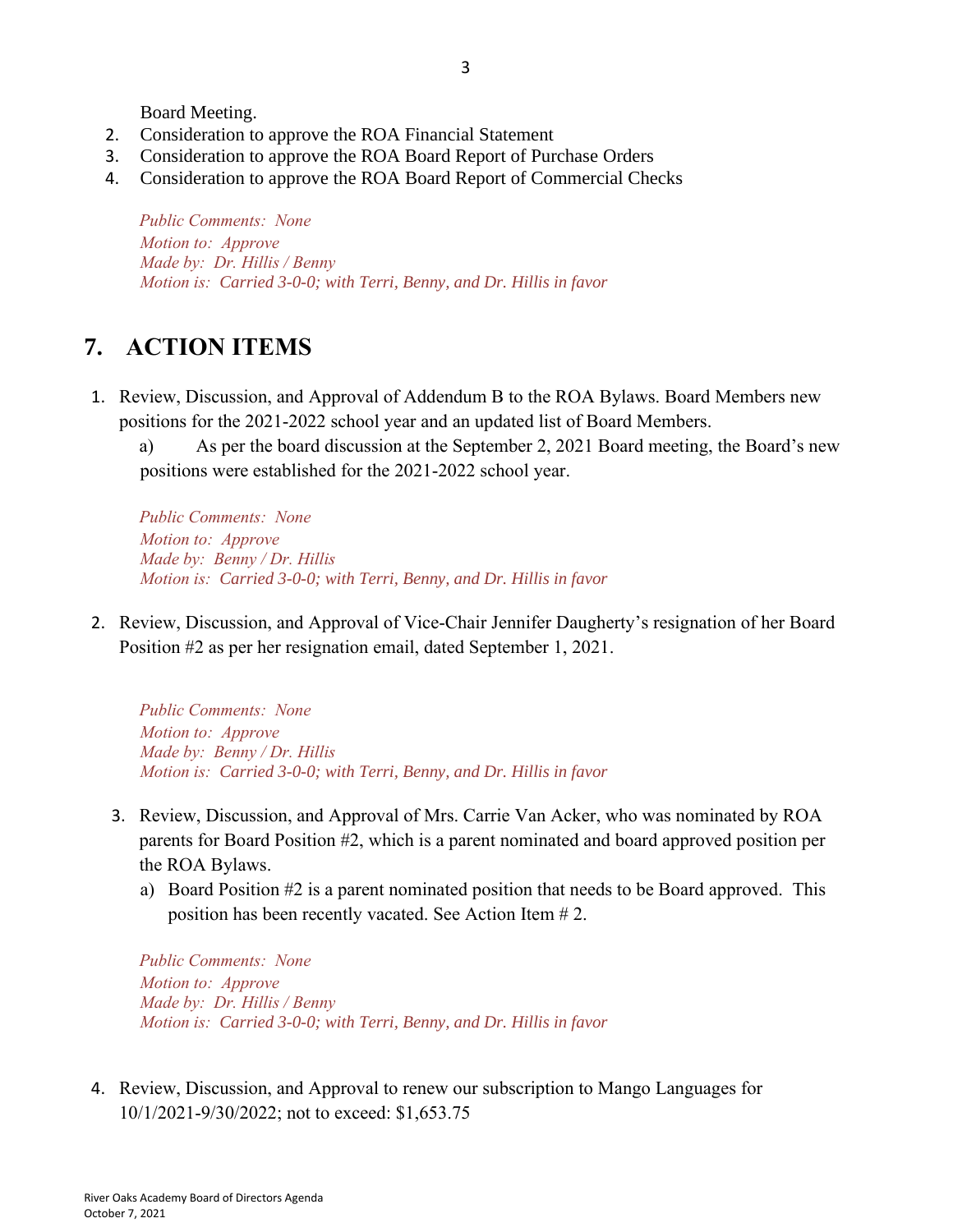a) We use Mango Languages as one of our platforms to allow students to learn a language.

*Public Comments: None Motion to: Approve Made by: Dr. Hillis / Benny Motion is: Carried 4-0-0; with Terri, Benny, Dr. Hillis, and Carrie in favor*

- 5. Review, Discussion, and Approval to enhance our WiFi support throughout our Westlake facility and to purchase 11 Ubiquity Professional level access points; not to exceed: \$5,500.00
	- b) These access points help strengthen our WiFi network throughout our facility. Due to excessive use and aging equipment, we had very spotty reception, which is not conducive to teaching virtually.

*Public Comments: None Motion to: Approve Made by: Benny / Dr. Hillis Motion is: Carried 4-0-0; with Terri, Benny, Dr. Hillis, and Carrie in favor*

- 6. Review, Discussion, and Approval of the following policies:
	- a) COVID-19 Employee Proof of Vaccination & Testing Policy
		- (1) to ensure compliance with the California "State Public Health Officer Order of August 11, 2021"
	- b) Revised Promotion Policy
		- (1) This policy has been revised by our legal team at YMC to reflect the concerns that were expressed at the September board meeting and has added language to reflect that
	- c) Revised Independent Study Policy
		- (1) Our legal team revised this policy again to reflect the "clean-up" language in AB167. This policy is now fully updated and reflects the language in both, AB130 and 167 as per our legal team at YMC

*Each policy was discussed individually before approvals.*

*Public Comments: None Motion to: Approve Made by: Dr. Hillis / Benny Motion is: Carried 4-0-0; with Terri, Benny, Dr. Hillis, and Carrie in favor*

7. Review, Discussion, and Ratification of the following added Education Facilitator position:

212200059 Educational Facilitator #25

*Public Comments: None Motion to: Approve Made by: Benny / Dr. Hillis*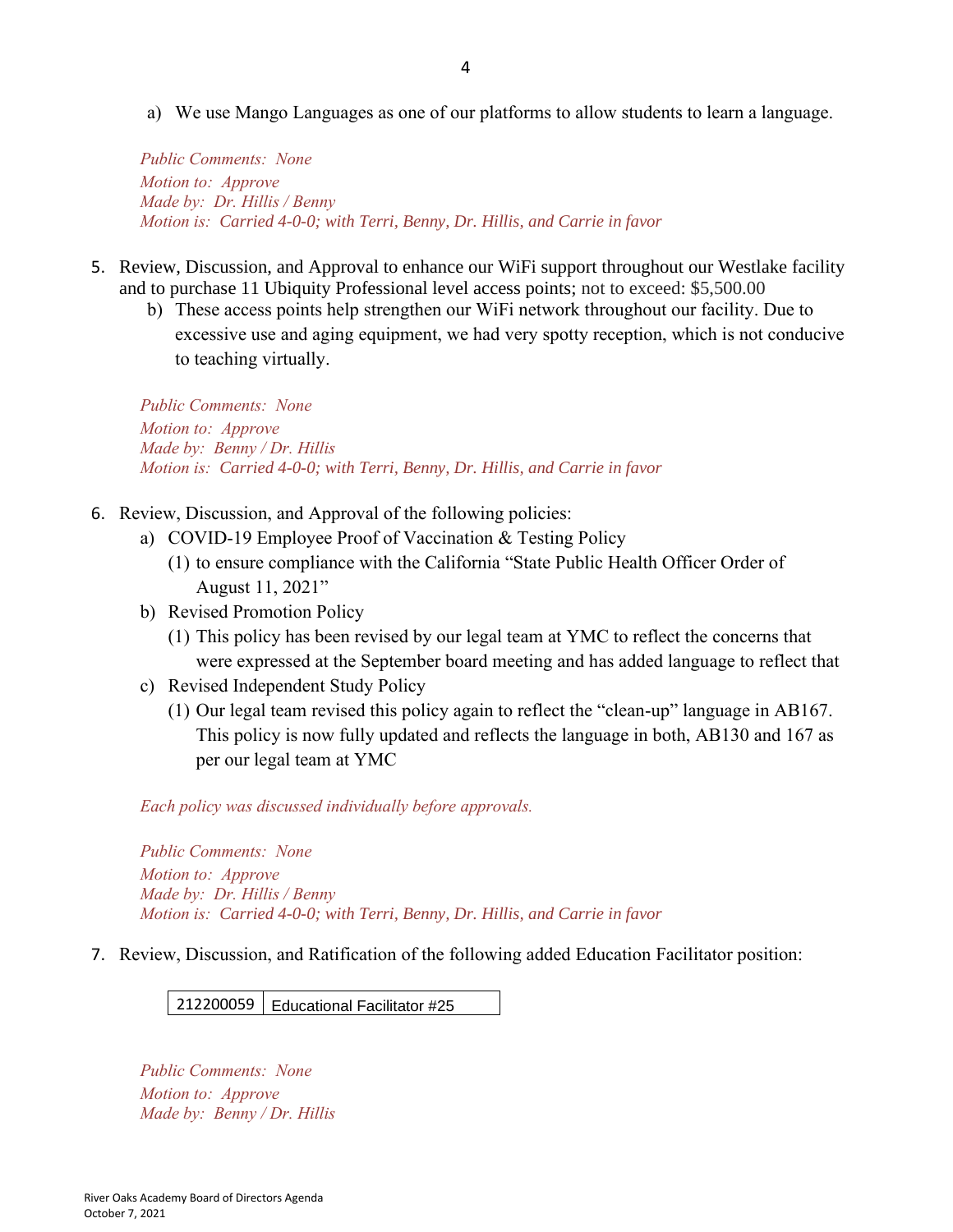#### *Motion is: Carried 4-0-0; with Terri, Benny, Dr. Hillis, and Carrie in favor*

- 8. Review, Discussion, and Approval of the revised agreement for OT services provided through our SELPA. The new agreement is not to exceed: \$16,320, which is an additional \$4,080 from the previously approved contract.
	- c) The VC SELPA is providing the OT service provider for ROA students who have OT services on their IEPs. While we anticipated the hours based on last year's needs, we realized that we have more students requiring OT services and needed to increase the contracted hours, so the SELPA would have a provider available to render them. The revised agreement adds one additional hour of service per week (the previous one contracted 3 hours of services/week, while the new one moves to 4 hours/week).

*Public Comments: None Motion to: Approve Made by: Dr. Hillis / Benny Motion is: Carried 4-0-0; with Terri, Benny, Dr. Hillis, and Carrie in favor*

## **2) CLOSED SESSION**

During this meeting the Board may adjourn to Closed Session to review and consider the topics below:

None

The Chair of the Board will report on actions taken during closed session.

### **3) OPEN SESSION ACTION ITEMS**

None

### **4) FUTURE AGENDA ITEM**

*These items are presented by the Board and are not subject to action at this meeting. These items may be added to a future meeting for action by the Board.*

### **5) ADJOURNMENT:** Time: *6:55 pm*

#### **REASONABLE ACCOMMODATION WILL BE PROVIDED FOR ANY INDIVIDUAL WITH A DISABILITY**

**Pursuant to the Rehabilitation Act of 1973 and the Americans with Disabilities Act of 1990, any individual with a disability who requires reasonable accommodation to attend or participate in this**